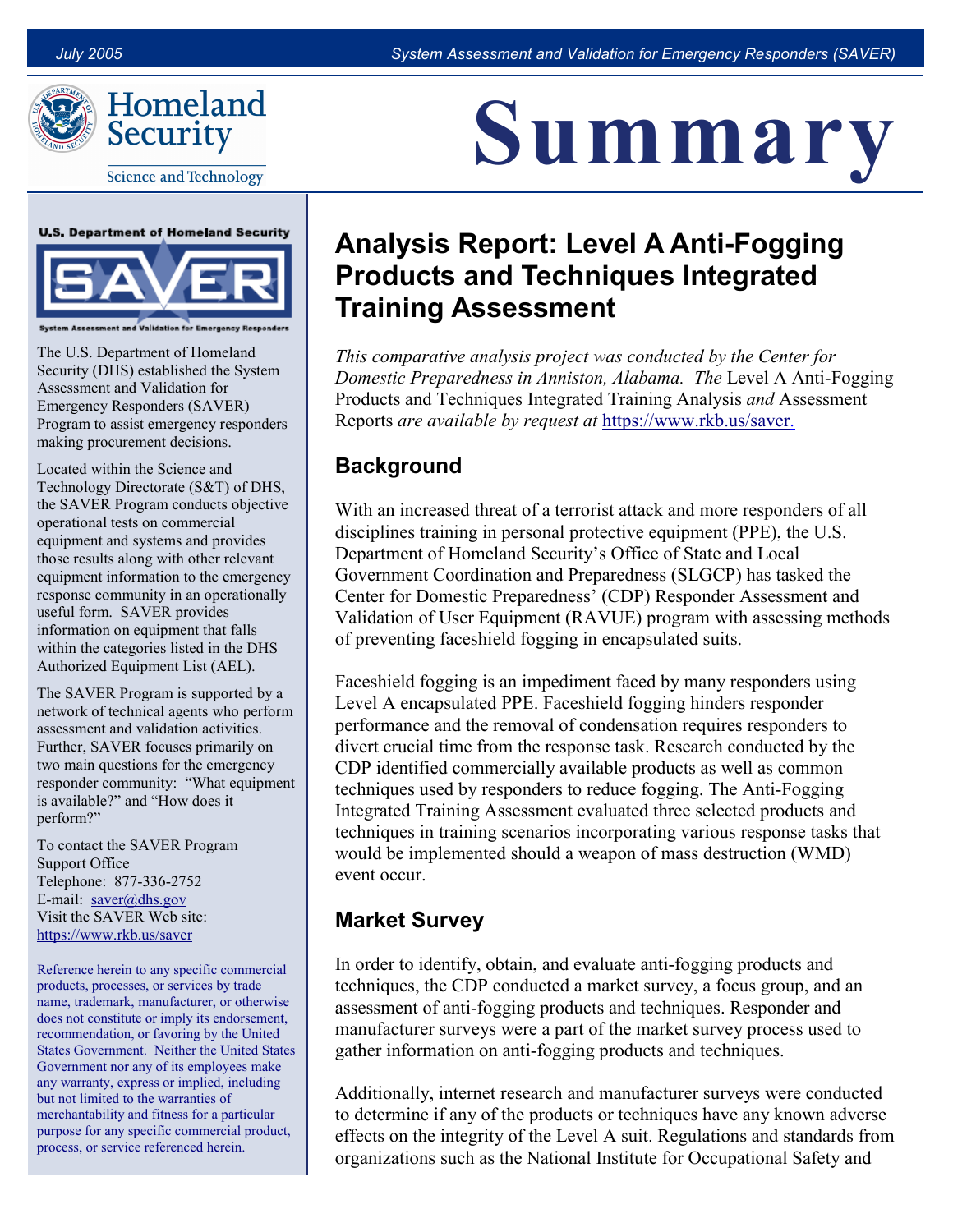Health (NIOSH), American National Standards Institute (ANSI), and the National Fire Protection Association (NFPA) were researched to identify any restrictions or standards concerning application of liquid anti-fogging products to the encapsulating suit materials. None were found.

#### Focus Group

 A Focus Group met on February 3, 2005, to recommend assessment criteria to be used for the Level A Anti-Fogging Integrated Training Assessment conducted on February 15, 2005. The five SAVER categories (capability, usability, affordability, deployability, and maintainability) were defined by the focus group as they specifically apply to the integrated assessment of anti-fogging products and techniques.

 While the SAVER categories remain consistent, criteria to be evaluated within each category change with each assessment. The focus group assigned evaluation criteria to each of the SAVER categories. The facilitator recorded the group's recommendations for changes and combinations to the criteria as well as their assignment under the appropriate category.

 Then, each criterion was assigned a weighting factor between 0.5 and 5.0 to determine its impact on the category score. Following this, each of the five categories was assigned a percentage value based upon a total score of 100, indicating its respective weight in the composite score.

#### Anti-Fogging Products and Techniques

The term "anti-fogging products" refers to various commercially available products for preventing or inhibiting the fogging of Level A PPE faceshields. These commercially available solutions include PPE engineering design such as pretreated lenses, nose cups, and self-contained breathing apparatus (SCBA) face piece valves, as well as chemical products marketed by the suit manufacturer specifically for application to PPE.

Kappler Anti-Fog/Anti-Static Cleaner was selected for the assessment as representative of the products that are marketed specifically for PPE use by the suit manufacturer. Products marketed to prevent or inhibit

 fogging for other uses such as sports goggles, auto glass, and mirrors were considered. FogTech was selected as a representative of these types of anti-fogging products.

The term "anti-fogging techniques" refers to practices commonly used by responders to reduce or inhibit the fogging of faceshields of Level A PPE that do not involve a commercially available product designed specifically for that purpose. Responder recommendations ranged from wiping the faceshield with a fresh potato slice to using a technique such as a Dawn and water solution to treat the faceshield before making an emergency response entry. Several common techniques such as using baby oil, baby shampoo, and Windex were also reported by responders. Members of the focus group expressed some apprehension about the use of several suggested techniques due to concerns of possible damage to the integrity of the PPE suit.

 The widespread use of Dawn dish liquid in the responder community made it a logical anti-fogging technique choice. Based upon the responder surveys and the focus group discussions, a 75 percent Dawn / 25 percent water solution was selected for use in the assessment.

#### Assessment

 Eight responders attending HazMat training at the CDP volunteered to serve as evaluators for the assessment. Unlike RAVUE assessments previously conducted at the CDP, this assessment was integrated into the structure of the CDP HazMat training curriculum. For this integrated assessment, each evaluator used only one of the products or techniques during the hands-on-training (HOT) segment of the HazMat course.

 The CDP staff applied a temporary horizontal grease pencil line approximately four inches from the bottom of the faceshield in each of the Level A suits. The faceshield area above the grease pencil line was treated with an anti-fogging product or technique with the exception of the control group, who had no product or technique applied. The faceshield area below the line was left untreated. This provided each evaluator a direct personal comparison between the treated and untreated portions of the faceshield.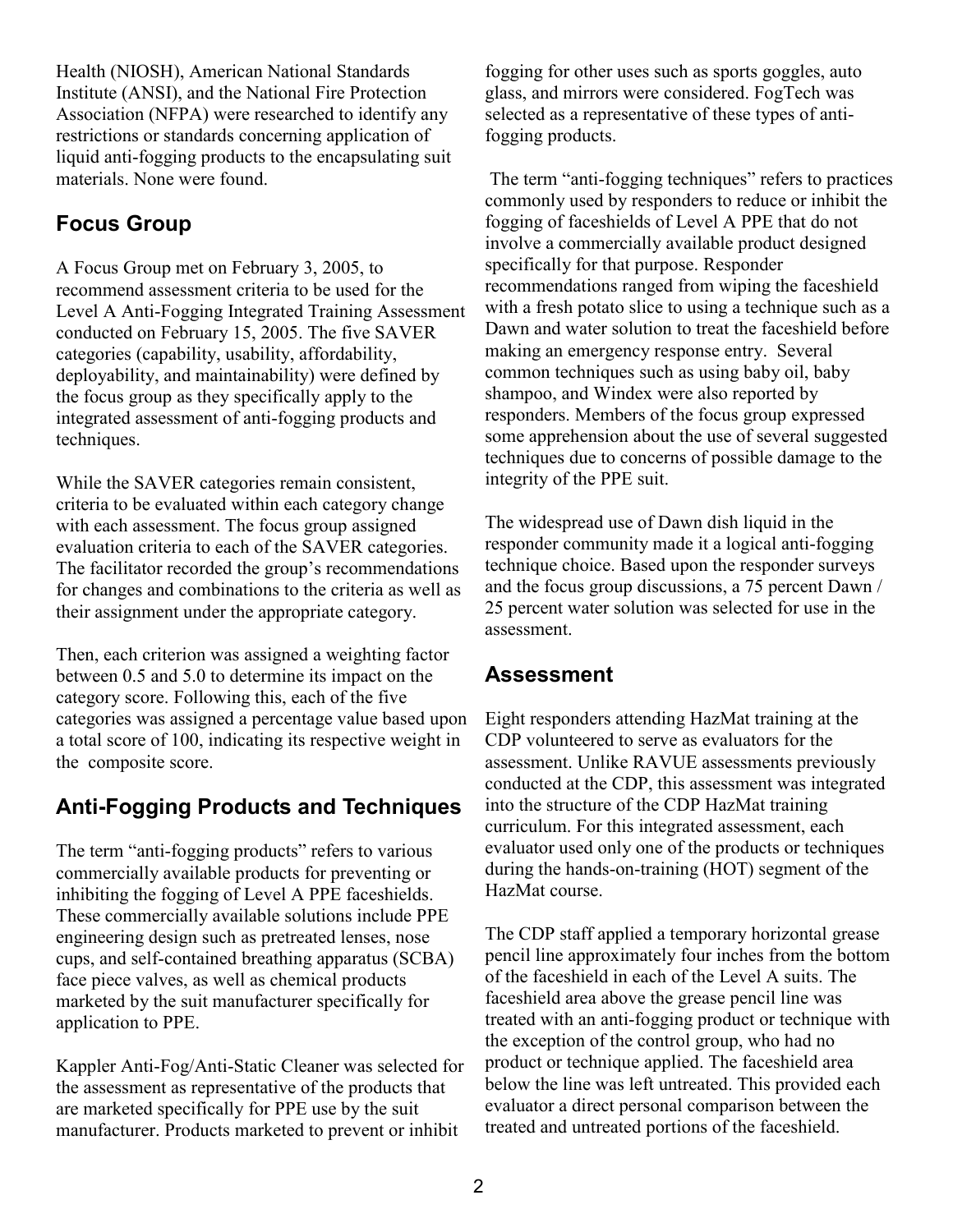Extrication tasks in the HazMat training included removing victims using an extrication device. Extricated victims were then transferred to medical staff for cutout and decontamination. The tasks were performed in a rotating format that allowed each evaluator to participate in the extrication tasks, as well as the cutout and decontamination. During this exercise, the evaluator demonstrated the skills required to efficiently extricate, cutout, and decontaminate multiple casualties. Only the extrication segment was used for the integrated training assessment. After the HOT segment, the evaluators were required to participate in a debriefing to provide their comments and feedback on the anti-fogging products and techniques used in the assessment.

#### **Results**

#### **Capability**

 Two of the FogTech evaluators stated that the product was effective for only the first ten minutes and then fogging began to affect their visual acuity. However, the evaluators' consensus was that a noticeable difference in the level of fogging existed between the treated and untreated areas of the faceshields. The two FogTech evaluators who experienced medium and heavy fogging levels noted even greater fogging in the untreated area of the faceshield.

 Each of the evaluated products and techniques could be easily applied at an incident scene in less than the five-minute time frame suggested by the focus group. Three of the four evaluators in that group noted the convenience of the FogTech wipes.

 The Kappler and FogTech product instructions were clear and easy to follow. It should be noted that there were no instructions for the Dawn dish liquid technique. The quantity, mix ratio, and method of application for this technique were gleaned from the responder surveys conducted as a part of the market survey.

 Only the FogTech product required the use of a special applicator pad, which was included by the manufacturer. The Kappler product and Dawn dish liquid technique required a commonly available soft cloth such as a cotton towel to apply the product.



 FACESHIELD FOGGING. The fogged face- shield of the responder on the right shows that it's hard to see in.

 Neither the Kappler nor the FogTech instructions and labeling refer to conditions that may prevent or inhibit the application of the product. Even so, there was considerable discussion among the evaluators on situations of extreme heat or cold that were not reproduced in this assessment. Evaluators in the assessment who use the Dawn dish liquid technique in their jurisdictions commented that it has a tendency to create a "light hazy-white film" in very hot and dry conditions until the responder begins to sweat. Neither the Kappler nor the FogTech instructions and labeling contain specific reference to effective temperature ranges.

#### **Usability**

 None of the evaluators experienced uncomfortable burning, itching, or irritation during the use of any of the products or techniques.

 Two of the Kappler evaluators commented that the Kappler product produced an "aquarium" ripple effect on the faceshield. While this effect affected the clarity of the faceshield, it did not inhibit their ability to perform their training tasks.

 Evaluators noted no effect of the FogTech and the Dawn dish liquid on the clarity of the faceshield. The two FogTech evaluators who experienced fogging were the only evaluators who would have required replenishment before making a second entry. All of the other evaluators' products and techniques remained effective for the 20 to 25 minute exercise duration. Supplies for reapplication were not provided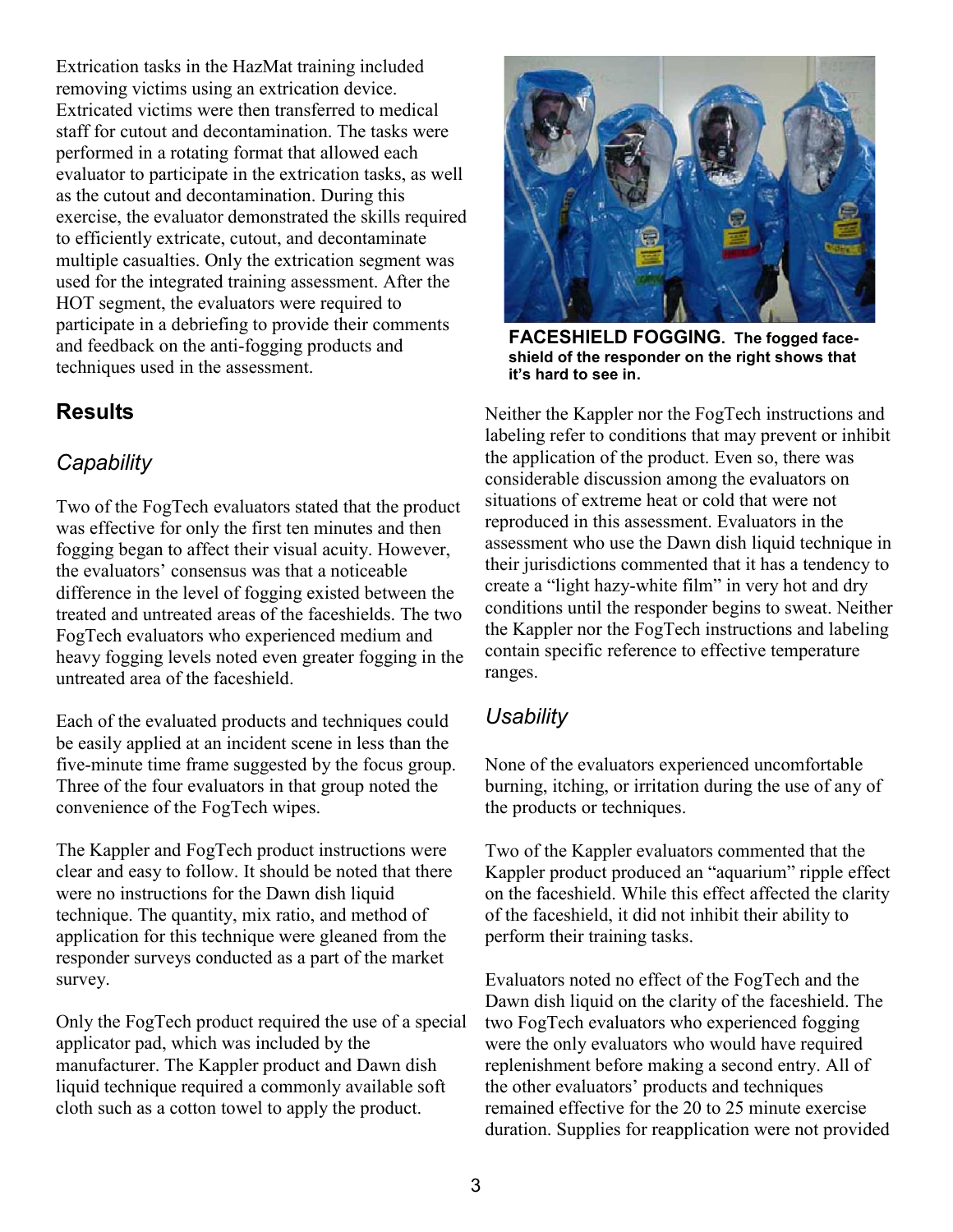to the evaluators. One of the FogTech evaluators stated that he liked the option of carrying one of the single-use FogTech wipe packets inside the suit.

 Due to the constraints of the integrated assessment, the evaluators did not have the opportunity to apply the product or technique themselves. However, all of the evaluators observed the application of the product and felt confident that they could easily apply the products at an incident site.

#### **Affordability**

With the exception of the FogTech single-use wipes, the costs of the evaluated products and techniques are consistent with one another. The estimated "cost per use" was based upon the method of application and the amount of product used to treat the faceshield of a Level A suit during the integrated assessment. Kappler and FogTech were applied in accordance with the manufacturer instructions. The Dawn dish liquid was applied using application procedures commonly described by responders. The Dawn solution was applied inside the faceshield and allowed to air dry before donning and closing the Level A suit.

 None of the evaluated products or techniques has any significant storage requirements or storage cost implications.

#### **Deployability**

 The Kappler group commented favorably that the product comes ready-to-use and requires no mixing. The Dawn dish liquid was pre-mixed prior to the integrated assessment. Evaluators in the Dawn group commented that the solution could be premixed prior to storage and would be ready for use.

 Evaluators from the Kappler group voiced concern that the lightweight plastic spray bottle would not be sturdy enough to withstand being dropped, stored in high heat or extreme cold, or remain usable due to rough handling.

 The Dawn dish liquid group commented that full- strength Dawn dish liquid in its original container was currently stored on their response vehicles for use as a degreaser. The Dawn group preferred a different container for the premixed solution.



 Victim Extrication. Tasks in the HazMat training included removing victims using an extrication device.

#### Maintainability

 Responses in this criterion were based upon the product information distributed at the post-assessment de- briefing and the general knowledge of the evaluators. Evaluators noted that all of the products and tech-niques are simple to procure.

 As noted above, the Kappler group was concerned that the lightweight plastic spray bottle may not be sturdy enough to withstand extreme heat or cold when stored on a response vehicle. Only the Dawn dish liquid group commented about the need for a secondary con- tainer. The evaluator consensus in this group was that the technique should be premixed and stored in a sec-ondary container.

#### **Conclusions**

 All of the evaluated products and techniques produce a marked decrease in the level of faceshield fogging when compared to the untreated area of the same face- shield and to the faceshields of the control group. When fogging occurred, the treated area of the face- This leads to the conclusion that each of the products and techniques could be expected to prevent or inhibit fogging to some degree. As one evaluator commented, "It's obvious that something is better than nothing." shield always performed better than the untreated area.

 The Kappler cleaner performed to the manufacturer's advertised capabilities; however, two of the FogTech evaluators fogged after approximately ten minutes of